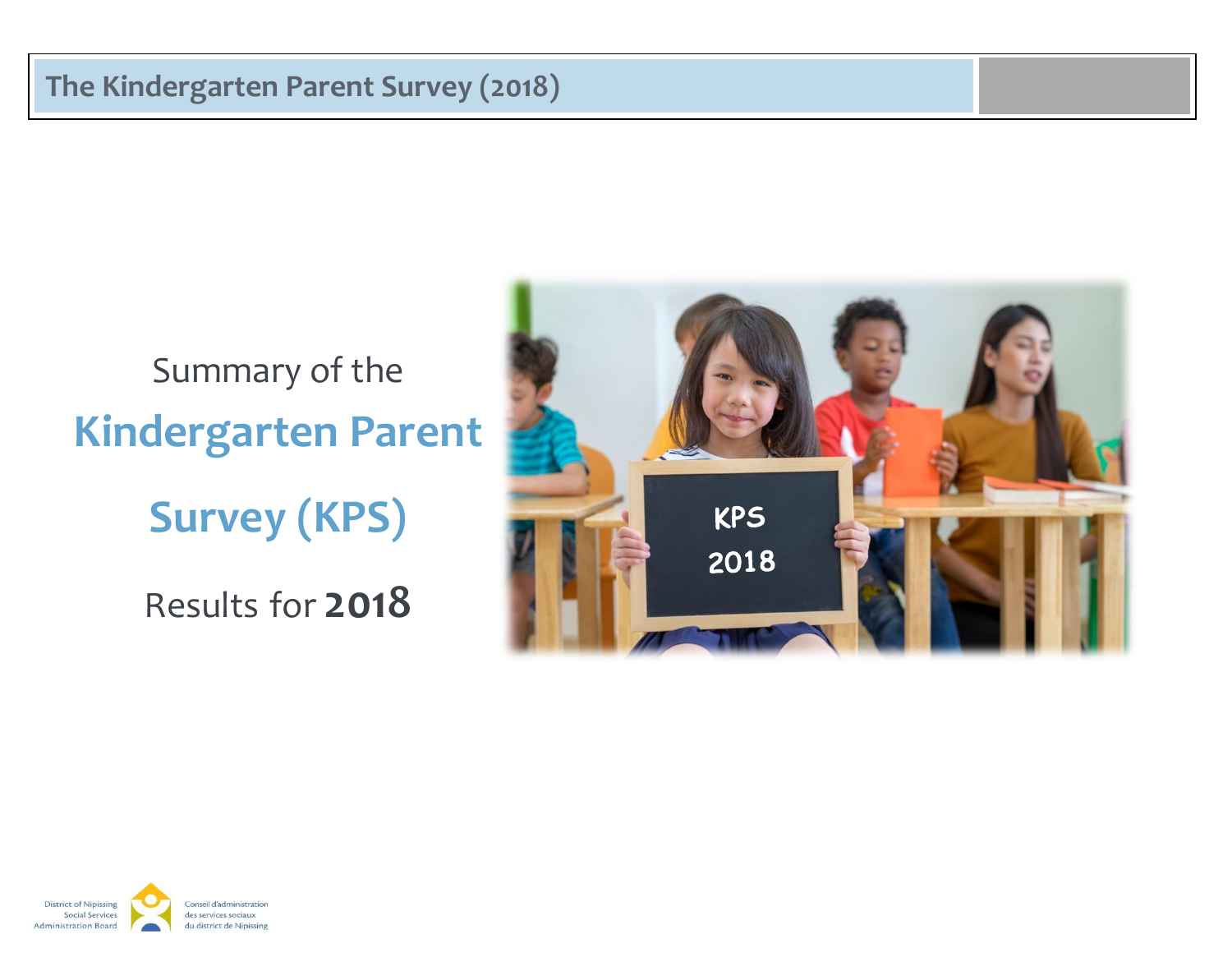### **TABLE OF CONTENTS**

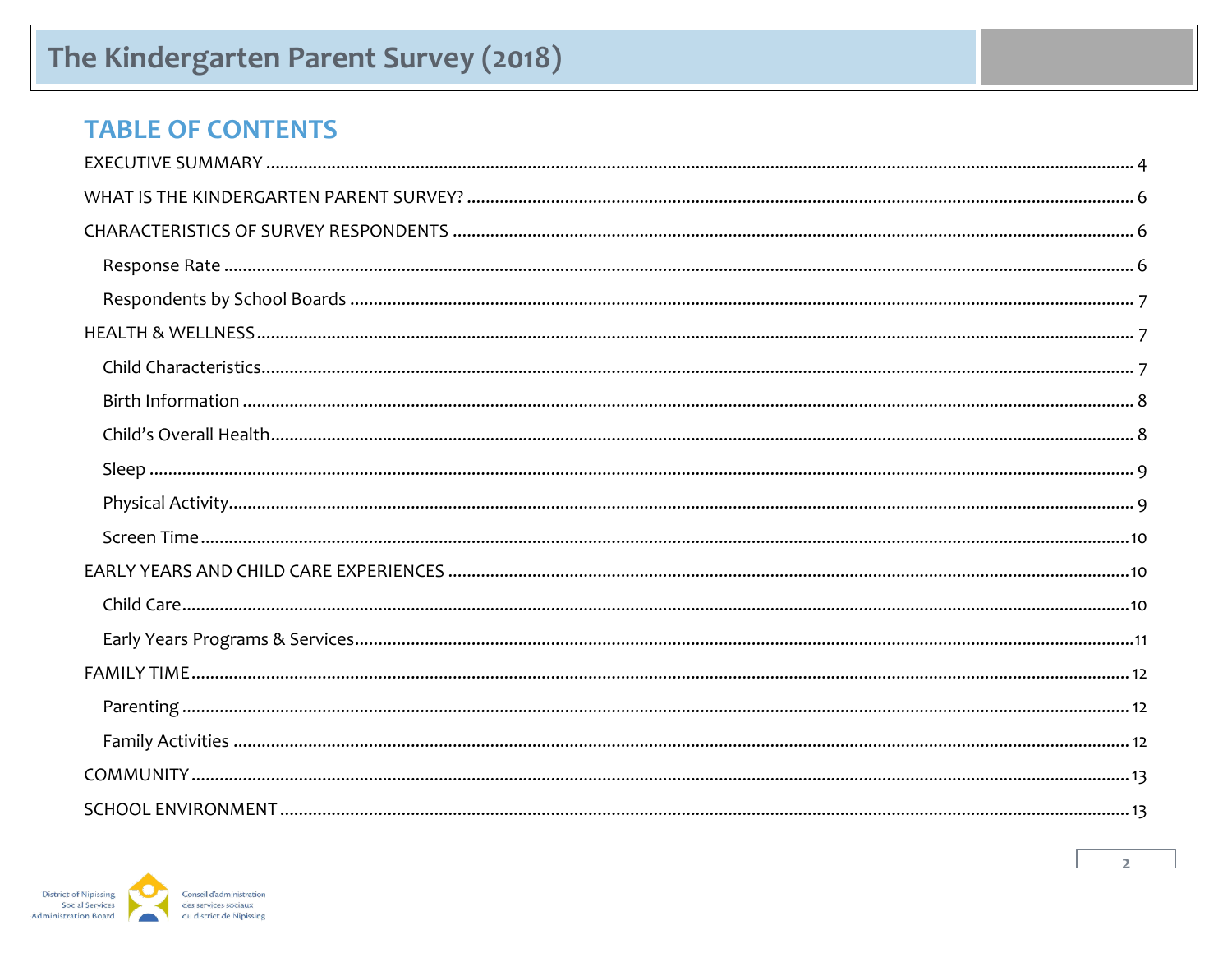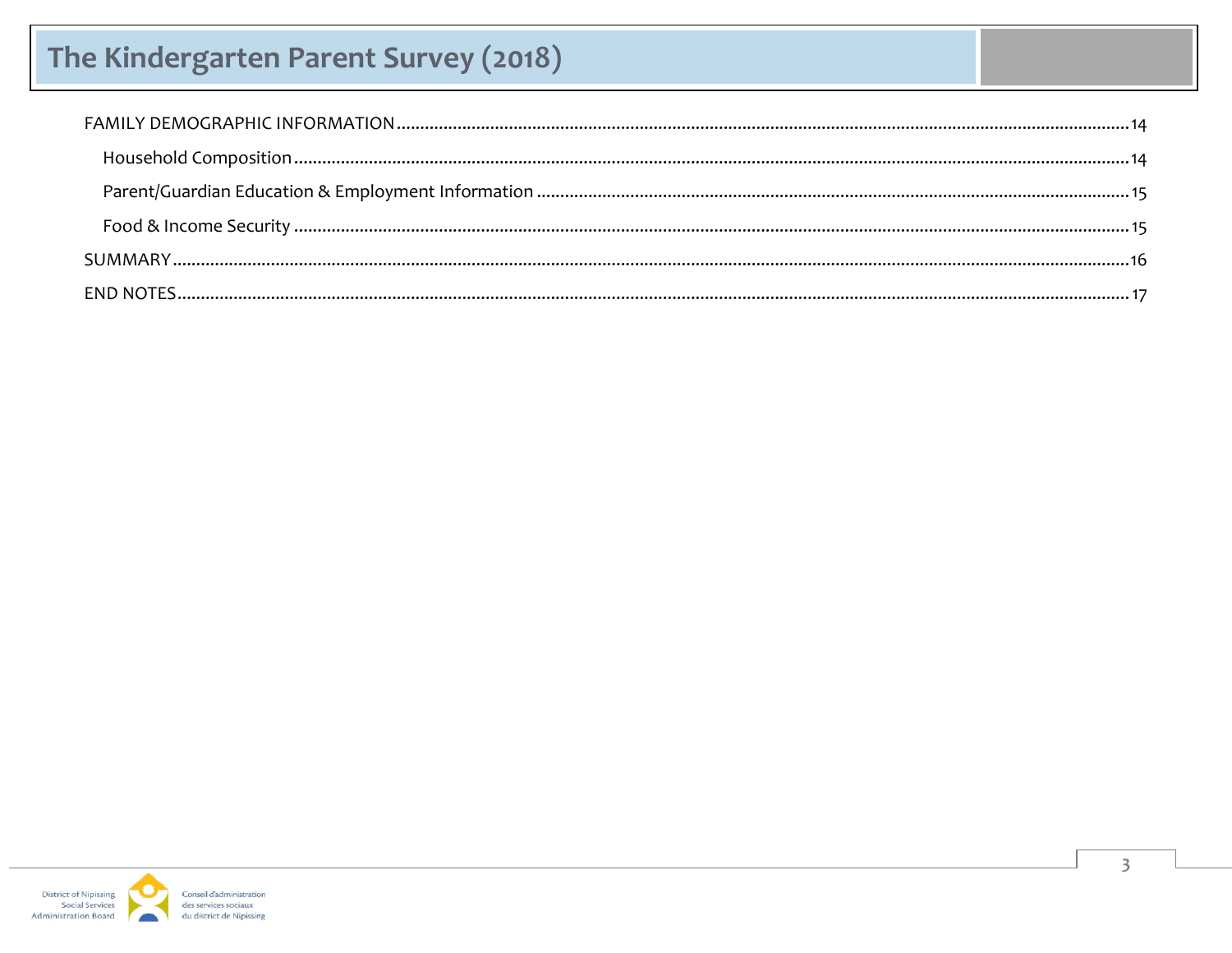### <span id="page-3-0"></span>**EXECUTIVE SUMMARY**

### The Kindergarten Parent Survey (KPS) - 2018 Results Highlights



The need for child care increases as children approach school entry.

64% of children attended a child care program the year prior to school entry.



Parenting can be challenging! The most frequently identified challenges in this survey included:

- 1. Healthy eating
- 2. Finding family time
- 3. Getting children ready for school/transitioning between activities
- 4. Finances



27% of respondents indicated health concerns for their child, including:

- · Allergies
- · Vision
- · Dental
- · Hearing
- . Other speech and language, Autism Spectrum Disorder, and physical disabilities

In the year prior to kindergarten entry, parents participated in a variety of programs with their children.



27% of children attended literacy and family reading programs



69% of children participated in organized physical activities



44% of children attended an EarlyON program



24% of children participated in music, arts or dance programs

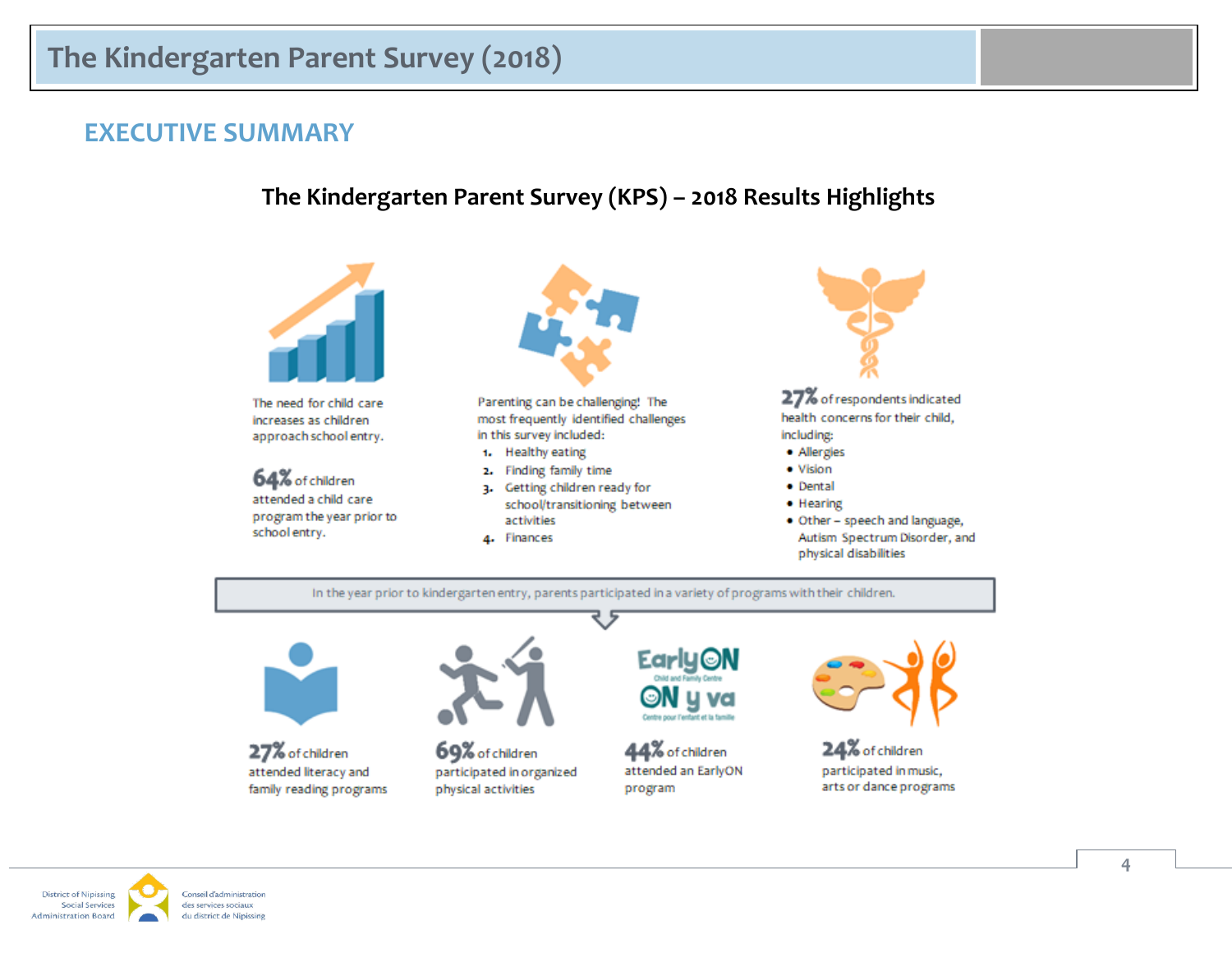#### ACKNOWLEDGEMENTS

This report was prepared by Jennifer Roussy, M.A., Children's Services Data Coordinator with the District of Nipissing Social Services Administration Board (DNSSAB). We would like to extend a special thank you to the following partners – without their support and collaboration, this report would not be possible:

- Conseil scolaire catholique Franco-Nord
- Conseil scolaire public du Nord-Est de l'Ontario
- Near North District School Board
- Nipissing-Parry Sound Catholic District School Board
- Offord Centre for Child Studies

We would also like to express our appreciation to all of the parents and caregivers in the District of Nipissing who responded to the Kindergarten Parent Survey in 2018. The information collected through this survey can help to better understand our communities, and to help plan and support early years and child care programs and services in the District of Nipissing.



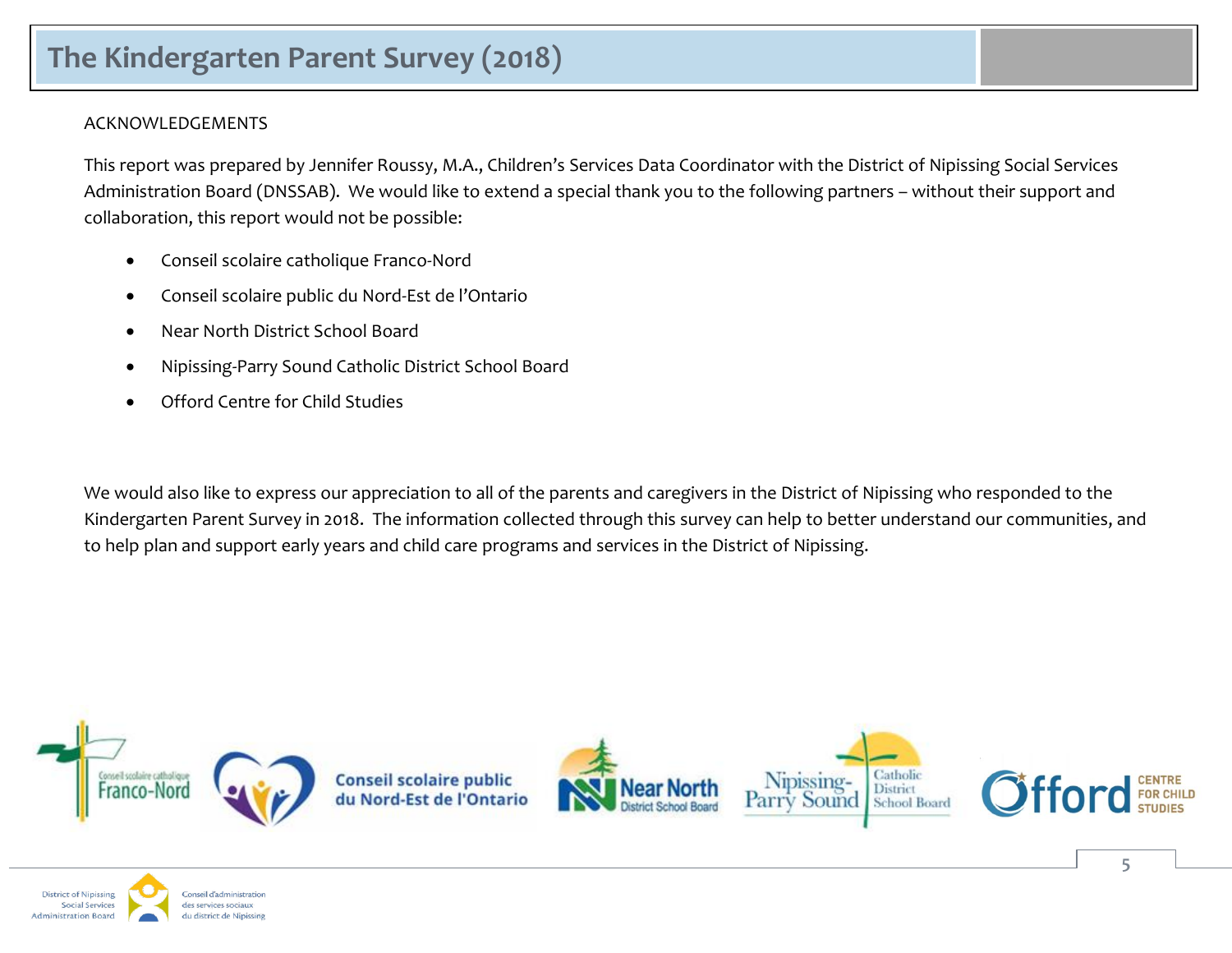### <span id="page-5-0"></span>**WHAT IS THE KINDERGARTEN PARENT SURVEY?**

The Kindergarten Parent Survey (KPS) was developed by the Offord Centre for Child Studies at McMaster University and is intended to be used as a companion to the Early Development Instrument (EDI) results. The KPS 2018 was completed by parents or guardians of Junior Kindergarten (JK) and Senior Kindergarten (SK) students in the spring of 2018, and includes topics such as child care, prekindergarten experiences, health and wellness, and parenting challenges. The results of the KPS provide valuable insight into the needs of families with young children in our district, and help in understanding how community factors can influence child development.

The DNSSAB was responsible for communicating and advertising the survey to the community. Working with local partners to distribute the survey, invitations to participate were created and shared on the DNSSAB and school board social media accounts as well as on our website. The survey was available to complete online from April 16-June 15, 2018; alternatively, paper copies were available upon request.

The results presented in this report only represent those parents, guardians and families that chose to participate in the survey. As such, caution should be used when interpreting the results and should not be used to draw conclusions for the entire District.

### <span id="page-5-1"></span>**CHARACTERISTICS OF SURVEY RESPONDENTS**

#### <span id="page-5-2"></span>**Response Rate**

For a response to be included in the results, at least two pages of the survey had to be completed. A total of **293** surveys were included in the results; based on an estimated 1,598 JK/SK students in the District of Nipissing, this represents a response rate of approximately **18%**. The majority of those that responded to the survey were the child's **mother**, at **92.2%**.





#### Do you have a child in kindergarten?

We want to learn more about your parenting experiences.

Fill out a short survey for a chance to win a \$50 gift card.

The information gathered will assist community organizations and school boards to better tailor community programs and services and reduce barriers to access.

ttp://oursurvey.ca/kps

Offord ED, Making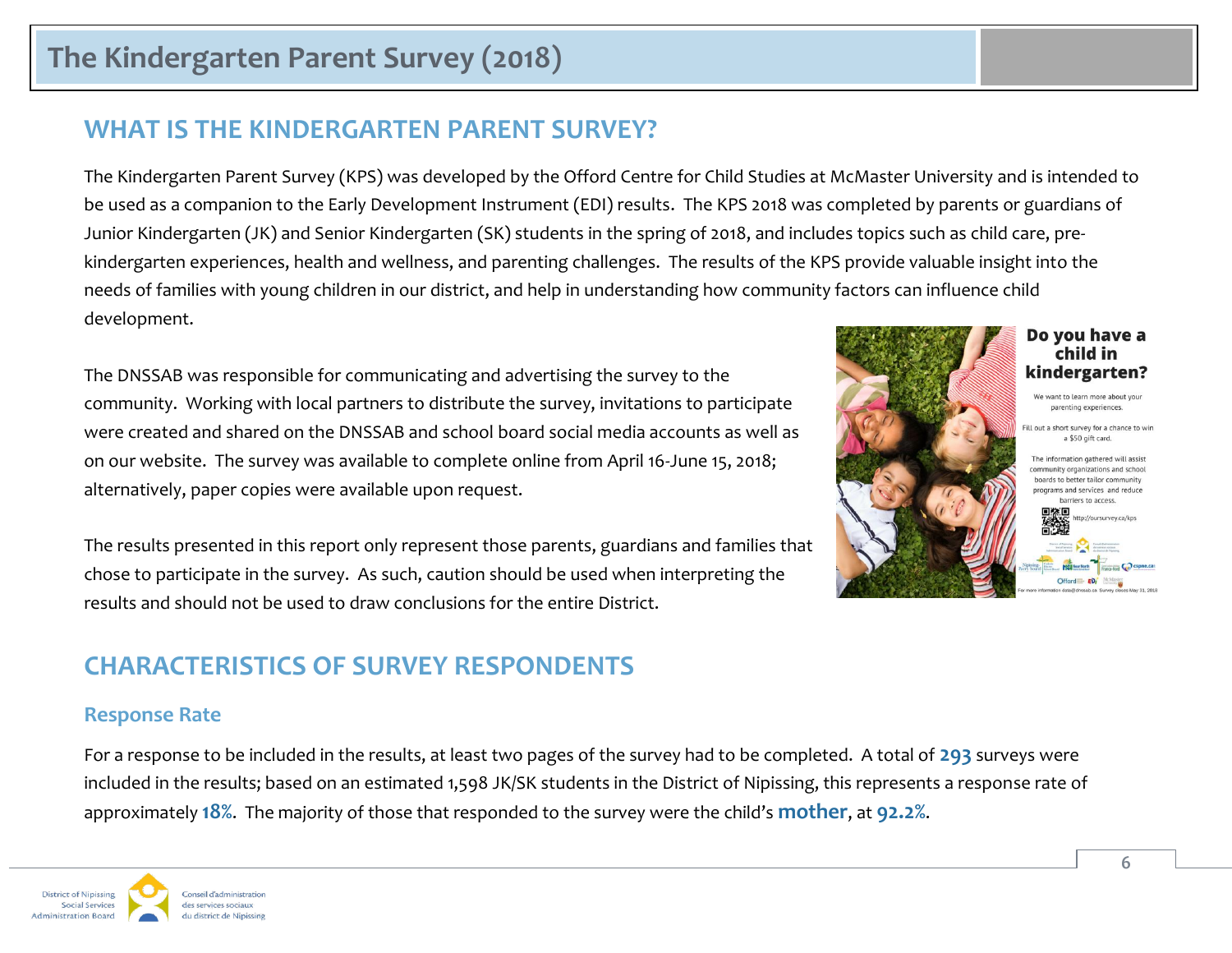#### <span id="page-6-0"></span>**Respondents by School Boards**

The table below indicates the number of respondents that were included from each school board. Of the 47 respondents that did not provide their school board, 4 did not know the name of their school board while 43 did not answer this question.

| Table 1. Survey Responses across School Boards       |                    |  |  |
|------------------------------------------------------|--------------------|--|--|
| <b>School Board Name</b>                             | # Surveys Included |  |  |
| Conseil scolaire catholique Franco-Nord              | 60                 |  |  |
| Conseil scolaire public du Nord-Est de l'Ontario     | 21                 |  |  |
| District School Board Ontario North East             | 1                  |  |  |
| Near North District School Board                     | 143                |  |  |
| Nipissing Parry Sound Catholic District School Board | 20                 |  |  |
| Renfrew District School Board                        |                    |  |  |
| No School Board Provided                             | 47                 |  |  |
| <b>Total</b>                                         | 293                |  |  |

**Table 1. Survey Responses across School Boards**

### <span id="page-6-1"></span>**HEALTH & WELLNESS**

It is well-known that the early years set the foundation for lifelong learning, behaviour, health and well-being. For young children, developing positive, supportive, loving relationships is essential for their physical, social and emotional health and well-being.<sup>1</sup> There were a variety of questions in the KPS survey aimed at gathering information on children's health and well-being.

#### <span id="page-6-2"></span>**Child Characteristics**

At the time of survey completion, the average age of the children was **5.7** years and there were a higher proportion of **males (60%)** than **females (39%)**. There was a slightly higher representation of **JK** students at **52.9%** compared to **SK** students at **47.1%**. For those children who were in SK at the time of the survey, **96%** attended a JK program.

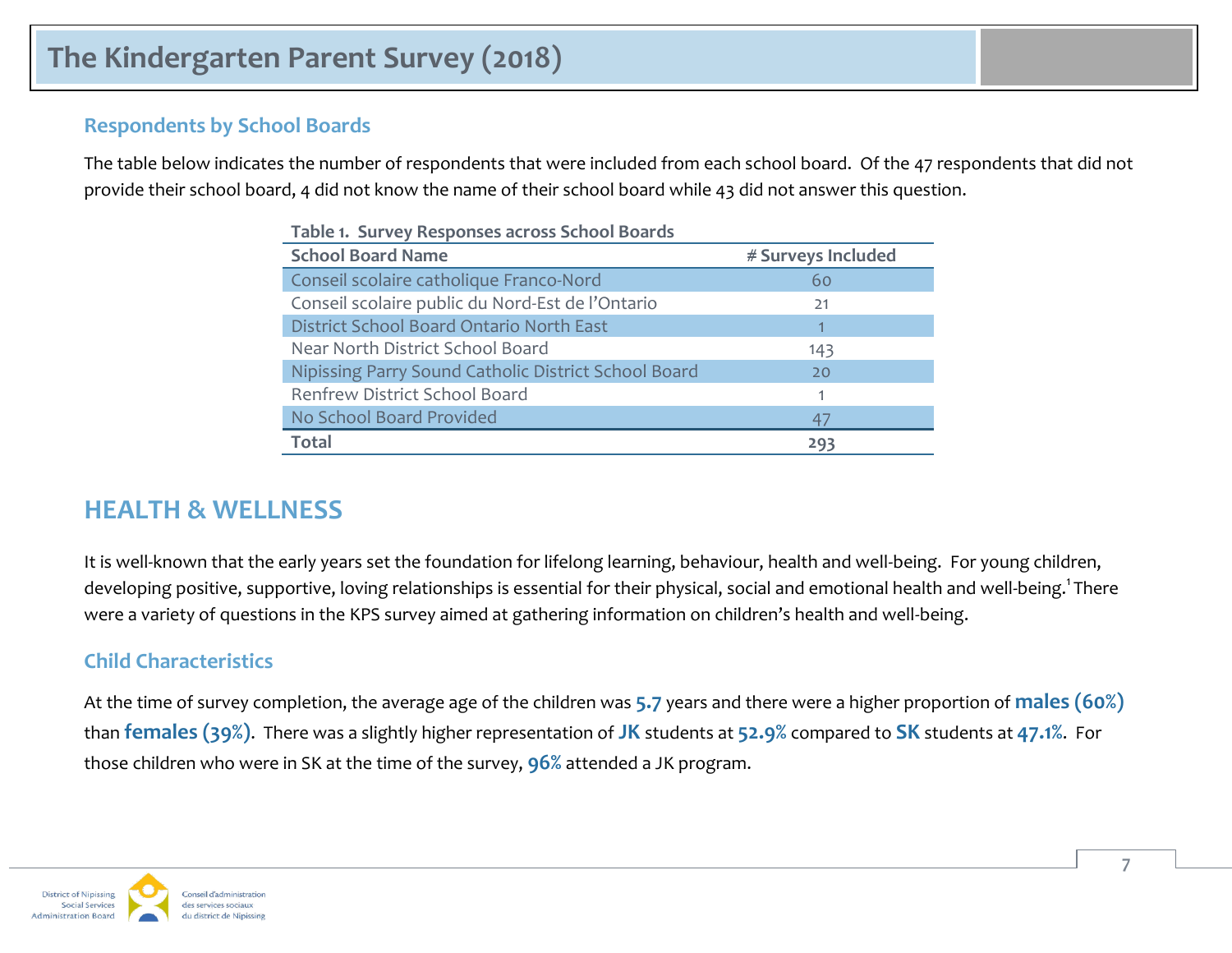#### <span id="page-7-0"></span>**Birth Information**

Premature birth, which is a birth occurring before 37 weeks of pregnancy, can lead to long-term complications in physical development, learning, communicating, and getting along with others.<sup>2</sup> Low birth weight can also lead to health conditions in later life, including intellectual and developmental disabilities.<sup>3</sup> Therefore, it is important to look at these factors when considering children's overall health and well-being.



In Nipissing District, **4.4%** of respondents reported having a preterm birth (i.e. prior to 37 weeks gestation), while approximately **6%** of respondents reported having a child with a birth weight of less than 6 pounds.

Of those that were born prematurely, approximately **46%** reported a birth weight of less than 6 pounds. However, that proportion may actually be higher, as nearly 31% of responses were deemed 'unreliable' (e.g. 50 lbs).

### <span id="page-7-1"></span>**Child's Overall Health**

When asked about their child's overall health in the last year, just over **92%** of respondents indicated that their child's overall health was either good, very good, or excellent. Moreover, **97%** of respondents reported having a regular family doctor or health care provider. Of those that didn't have a regular health care provider, only **16.7%** reported that their child's overall health was fair; 50% and 33% reported excellent and very good health, respectively.

Approximately **27%** of respondents indicated at least one health concern for their child, including:



- Allergies (7.8%)
- Vision (6.1%)
- Dental (4.4%)
- Hearing (3.8%)
- Other (0.7%) e.g. speech and language, mental health, behavioural, developmental, physical health

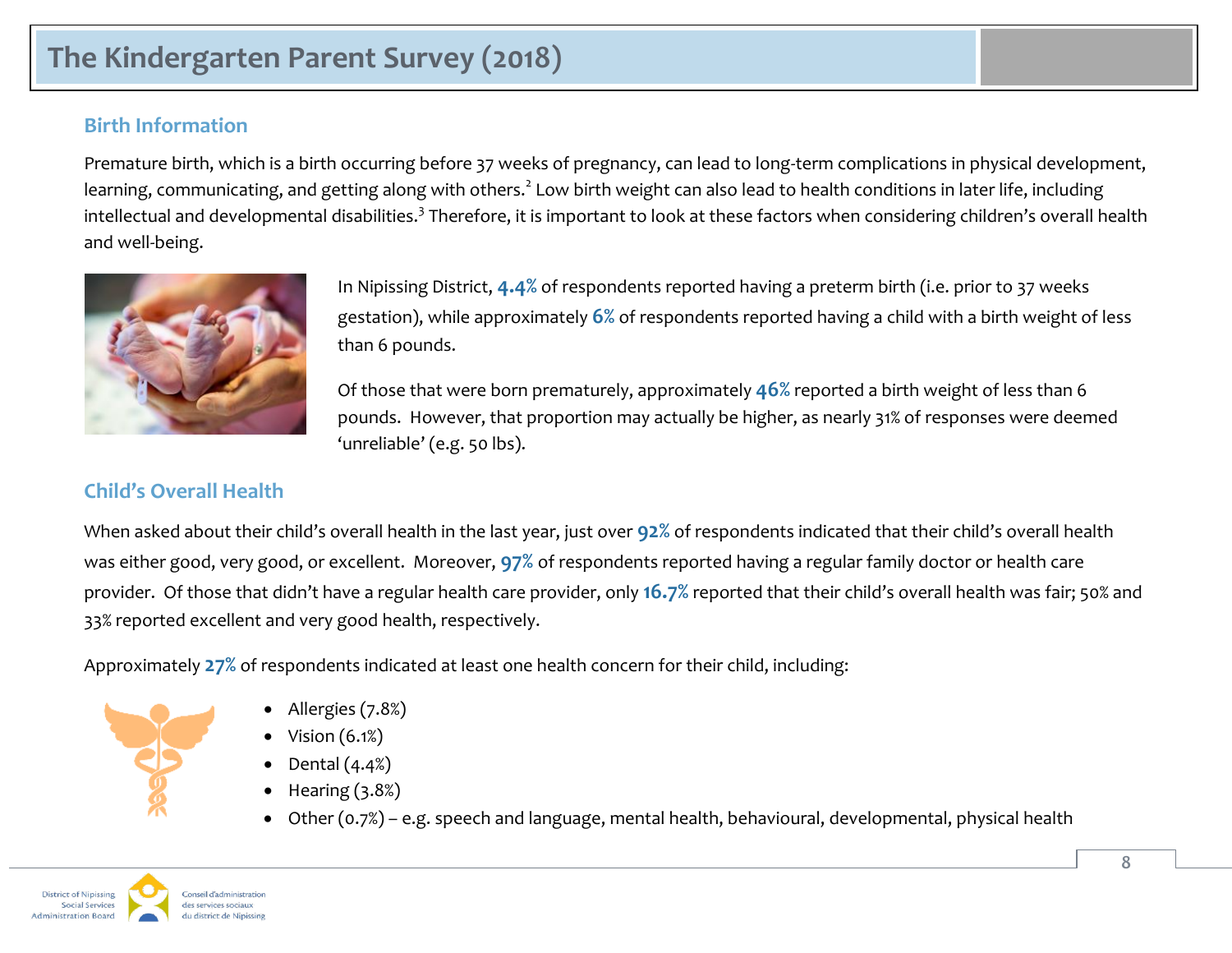Some respondents indicated that their child required intervention or services to help with their concerns. The table below demonstrates the type of concern, the percentage of children that indicated they required support and of those, the percentage of children who received supports or services.

| <b>Service Type</b>                          | % of Children Requiring Service<br>(of total respondents) | % who Received Services<br>(of those requiring services) |
|----------------------------------------------|-----------------------------------------------------------|----------------------------------------------------------|
| <b>Speech &amp; Language Services</b>        | 24.9%                                                     | 91.3%                                                    |
| Dental Services (beyond regular dental care) | 16.7%                                                     | 100%                                                     |
| <b>Hearing Services</b>                      | 9.9%                                                      | $100\%$                                                  |
| <b>Learning Support</b>                      | 9.6%                                                      | 96.6%                                                    |
| <b>Physical Therapy</b>                      | 8.5%                                                      | 96.2%                                                    |
| <b>Behavioural support</b>                   | 8.5%                                                      | 86.2%                                                    |
| <b>Mental Health Services</b>                | 2.7%                                                      | 80%                                                      |

The results indicate that for those who responded to this survey, behavioural supports and mental health services may be slightly more difficult to obtain compared to the other types of services required.

#### <span id="page-8-0"></span>**Sleep**

It has been shown that children who do not get enough sleep may have trouble functioning during the day and may find it hard to settle at night<sup>4</sup>. The Canadian Pediatric Society (CPS) recommends children between the ages of 3 to 5 years old get an average of 10-13 hours of total sleep per day. Of those that responded to the survey, **83%** reported that their children slept between 10-13 hours per day, including naps. Moreover, **93%** reported that their children usually go to bed at the same time every day.

#### <span id="page-8-1"></span>**Physical Activity**

Engaging in regular physical activity can have many health benefits, including keeping the heart and lungs strong and healthy, but it can also help improve mood and self-esteem and help children do better in school<sup>5</sup>. Children between the ages of 3 and 5 years of age

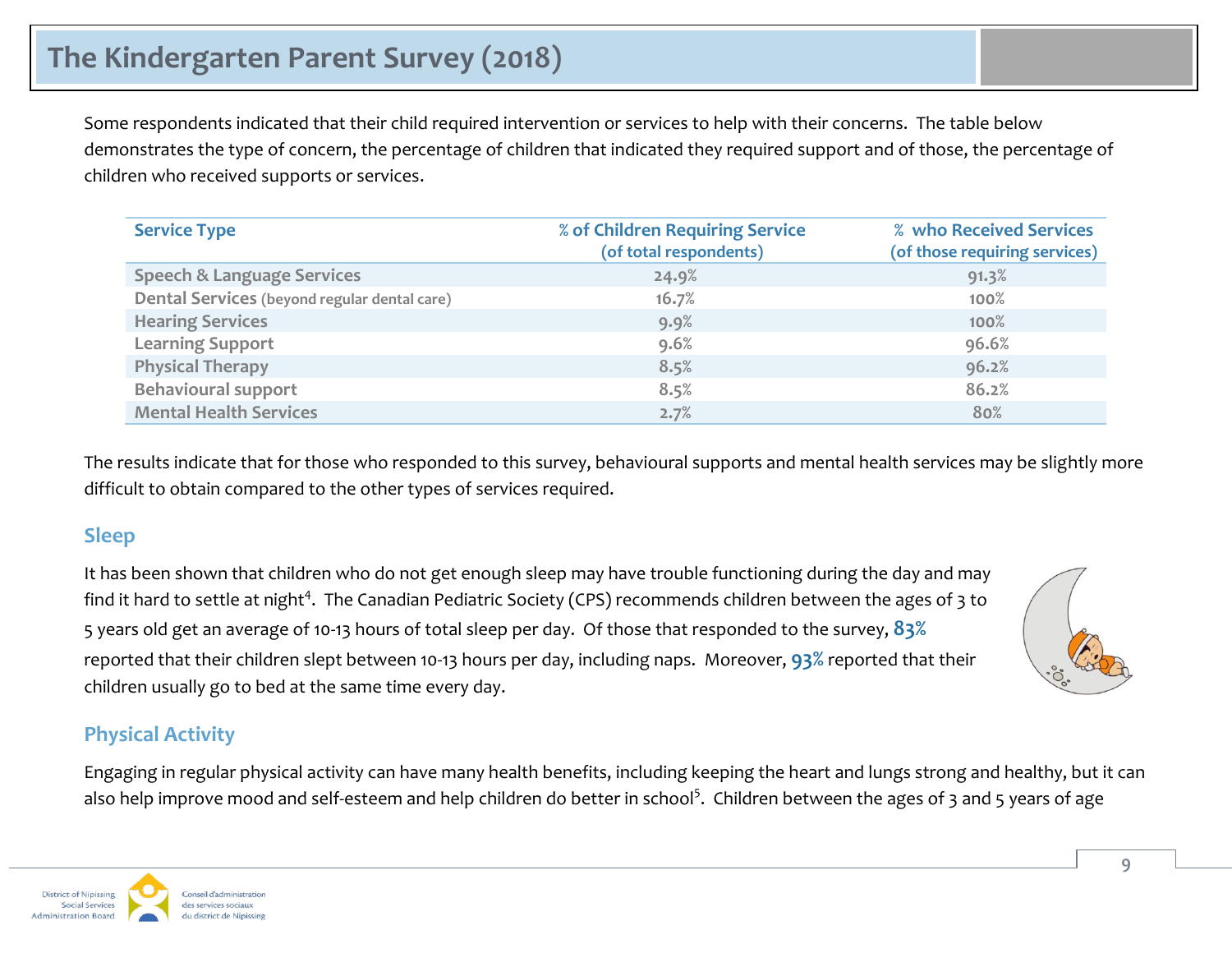should engage in at least 60 minutes of moderate-to-vigorous activity every day. Some examples include organized sports such as soccer, baseball, gymnastics, and hockey or unorganized activities such as playing tag, biking and skiing.



In the District of Nipissing, **57%** of respondents indicated that their child participated in physical activity once a week or more with a coach or instructor, and **60%** reported engaging in physical activity without a coach or instructor at least once a week or more.

#### <span id="page-9-0"></span>**Screen Time**

One issue impacting the overall health and well-being of children, and that is of increasing concern, is the effects of screen time. Screen time can include televisions, computers, gaming consoles, smartphones and tablets. According to the Canadian Pediatric Society (CPS), screen time for children between 2 to 5 years old should be limited to less than 1 hour per day<sup>6</sup>. Not only does too much screen time lead to lost opportunities for learning, social interaction, and playing outside, but it can also lead to an increased risk for children to become overweight, sleep-deprived, less school-ready, inattentive, aggressive and less able to soothe.



Not surprisingly, children in our district tend to engage in more screen time on the weekends compared to weekdays. Approximately **25%** of respondents indicated that their children spend more than an hour watching television alone on a typical weekday and **60.4%** reported this same amount on the weekends. The CPS website lists strategies to help parents with setting screen time limits at home and how to choose the right apps, videos or programs for your child when they do engage in screen time $^6\!.$ 

### <span id="page-9-1"></span>**EARLY YEARS AND CHILD CARE EXPERIENCES**

#### <span id="page-9-2"></span>**Child Care**

Approximately **82%** of respondents reported that one or both parent(s)/guardian(s) took parental leave when their child was born, and of those, **62%** indicated that the length of the parental leave was between 6 months to 1 year while **30%** took more than 1 year of parental leave.

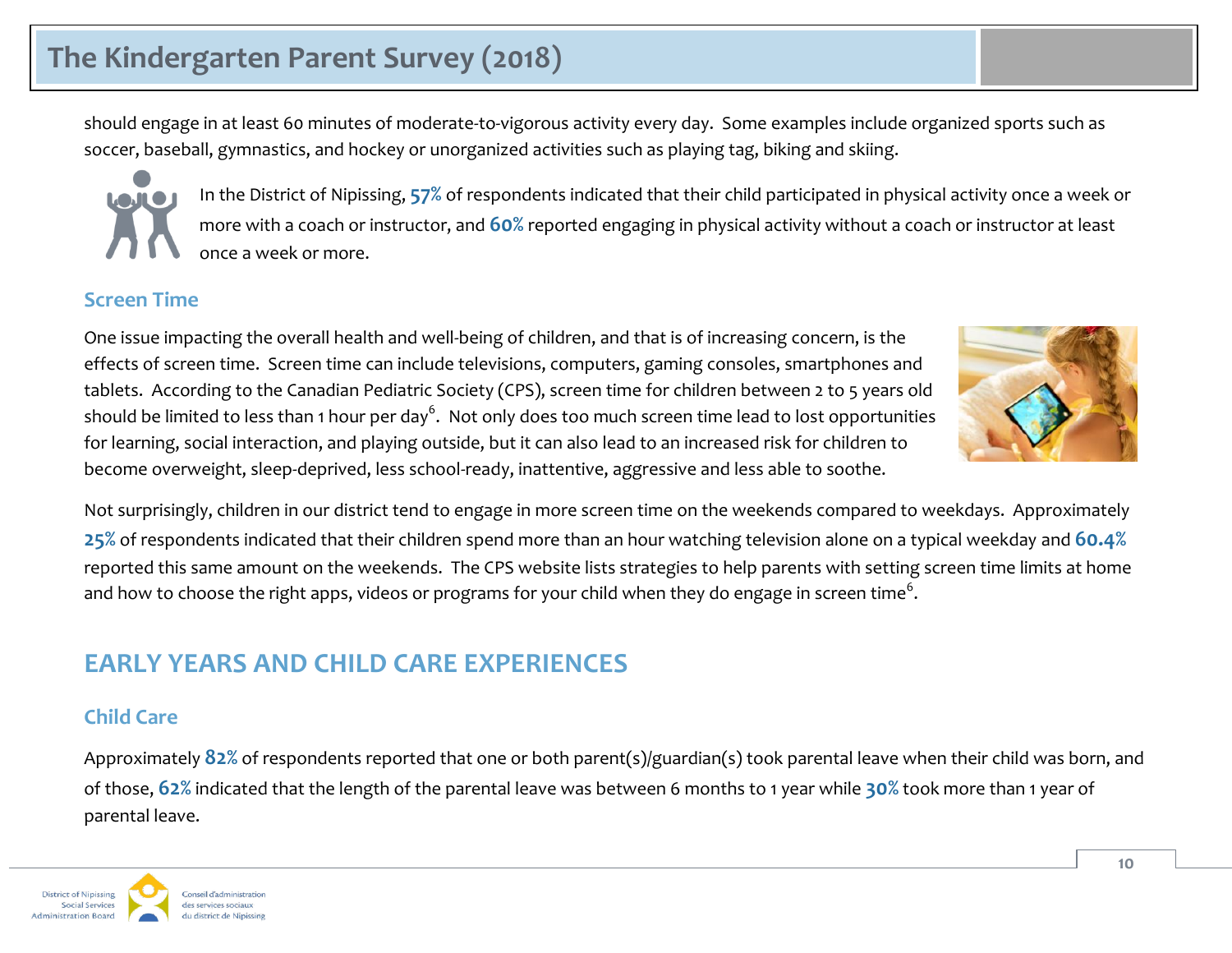

With respect to child care experiences, the results indicated that the need for child care increased as the children approached school entry. Between 2.5 years of age and school entry, approximately **41%** of children were attending a licensed centre-based program, **20%** were attending a home-based child care program (either licensed or private), and just under**8%** were receiving child care in their own home. The majority of these children were receiving full-time care (55.5%), followed by part-time  $(26.5%)$  and occasional  $(5.5%)$  care.

#### <span id="page-10-0"></span>**Early Years Programs & Services**

Parent participation in early years programs and services not only helps to improve children's development, but it also strengthens families and parenting skills through connecting with and sharing with other families<sup>7</sup>. When children have access to quality early childhood environments and experiences, it can set the stage for positive trajectories later on in life.

Respondents were asked to indicate the frequency of participation by their child in various activities in the year prior to school entry. The results presented below indicate the percentage of children who engaged in these activities regularly (i.e. once a week or more or 1-3 times per month) for all survey respondents.



When examining engagement in these activities based on child care arrangement type, responses indicated that children who were in parental care in the year prior to school entry had a slightly higher participation rate in these activities than children who were attending a child care program.

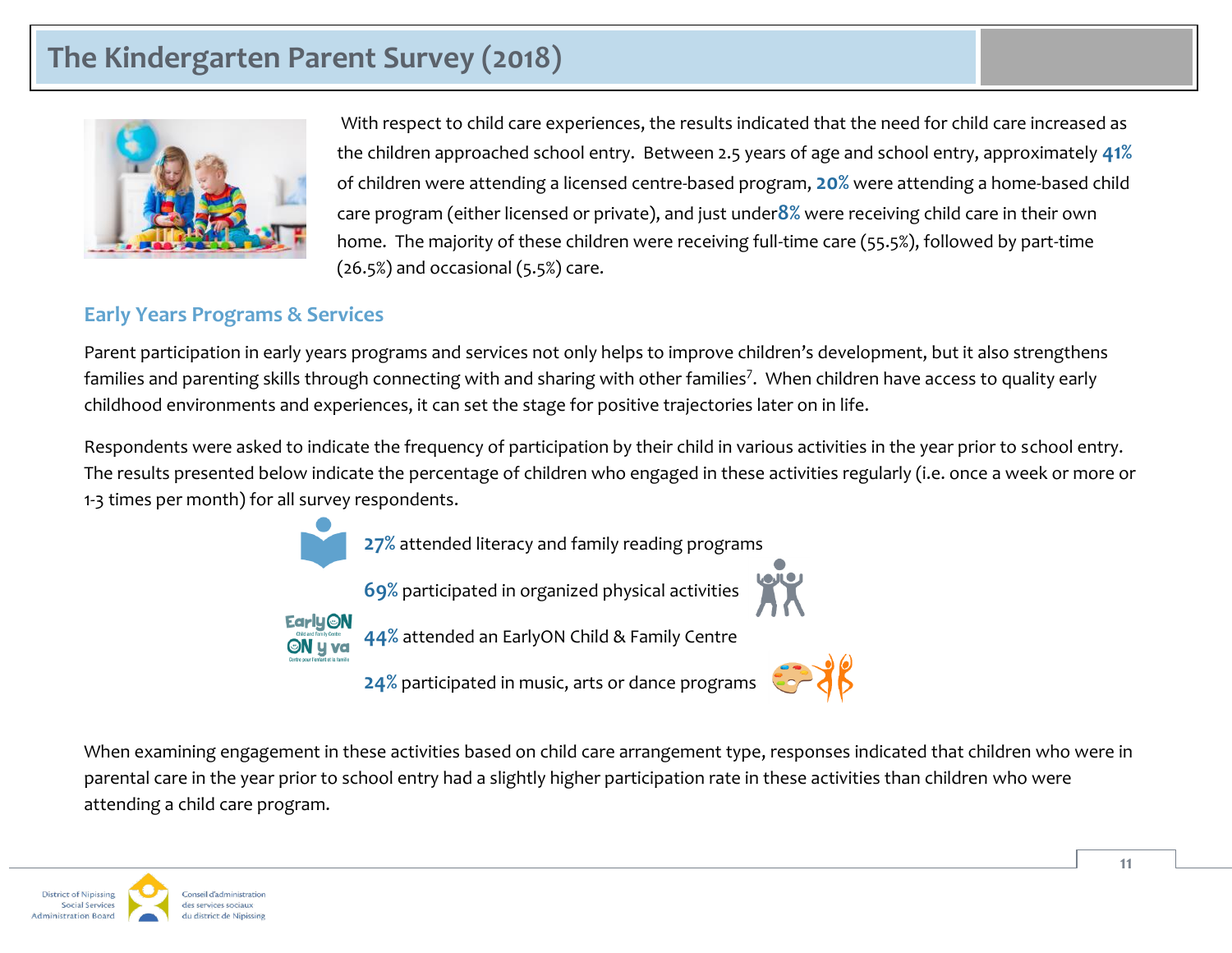### <span id="page-11-0"></span>**FAMILY TIME**

#### <span id="page-11-1"></span>**Parenting**

Being a parent is one of the most rewarding experiences, but it can also be one of the most difficult. Respondents were asked to indicate the challenges they faced and the most frequently identified challenges included:

- Getting their child to eat healthy  $(35.6%)$
- Finding family time (28.9%)
- Getting their child ready for school (25.7%)
- Preparing healthy meals (23.3%)
- Making ends meet financially (19.8%)

### <span id="page-11-2"></span>**Family Activities**



Participants were asked to indicate how often they engaged in a variety of activities with their child the week prior to completing the survey. It was encouraging to see that of those that responded to this question, just over **90%** of respondents indicated that they spoke with their child about the child's day on a daily basis. The next most frequent activities that occurred on a daily basis included reading/telling stories (62.4%), doing household chores together (51.2%), sang songs or said rhymes (46.1%) and participated in physical activities together (35.2%).



Children can have some very strong emotions, and according to a poll of kindergarten teachers, one of the most important skills for school readiness is self-regulation $^8\!\!$  . This critical skill can be developed by helping children to identify emotions and strategies for coping with strong feelings, which can lead to a better ability to pay attention, plan and follow through and to conceptualize.

Respondents were asked to indicate the frequency with which they spoke to their children about emotions, feelings and interactions with other children, both positive and negative. Approximately **70%** of respondents indicated that they spoke about their child's

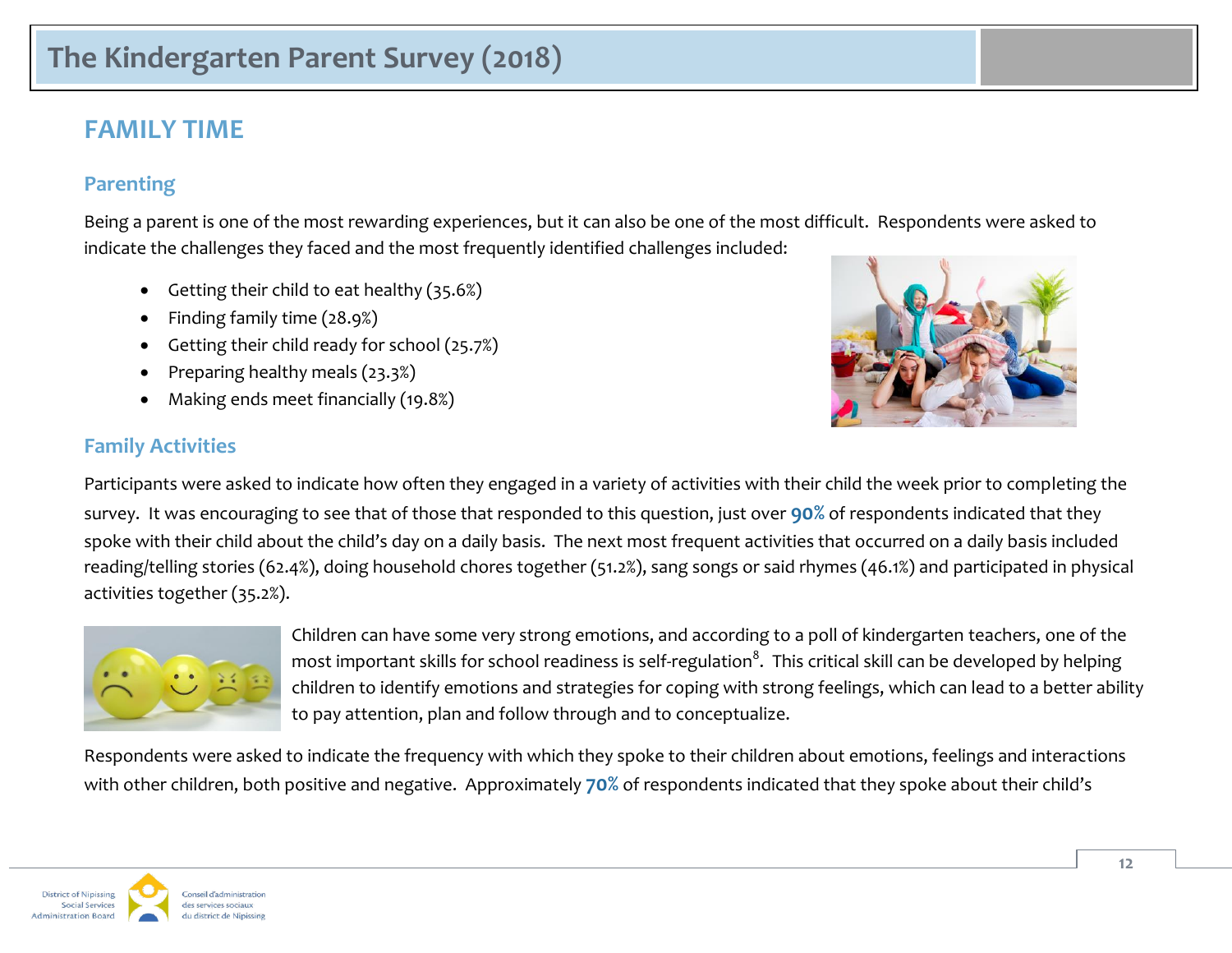feelings and emotions on a daily basis, but they were less likely to speak about their own emotions (41%) or other people's emotions (38%) at that frequency.

### <span id="page-12-0"></span>**COMMUNITY**

The District of Nipissing covers a large geographic area and consists of some urban communities but also has many rural and remote areas. Of those that responded to this question, **49%** indicated that they lived in an urban community, **45%** indicated that they lived in a rural community, while **6%** indicated that they were not sure.

Overall, respondents generally felt safe in their communities and that their communities were child friendly. Those who lived in rural communities reported less access to community activities or places such as grocery stores and pools or splash pads. However, most respondents do have access to amenities such as arenas, parks, libraries, and schools.



### <span id="page-12-1"></span>**SCHOOL ENVIRONMENT**



Parent/caregiver engagement in school is a key factor in developing a child's well-being, as a child's achivement improves when parents/caregivers play an active role in the child's education $^9\!\!$ . Respondents were asked to indicate whether they faced any barriers to being more involved with school activities. The most frequently identified barrier at **49%** was that the times of the activities don't work or conflict with work scheudules. Other barriers identified were having to arrange child care for other children (13%) and not knowing that activities were taking place (7%).

The majority of respondents had positive experiences with the school environment. Genreally, **90%** or more of respondents either agreed or strongly agreed with the following statements:

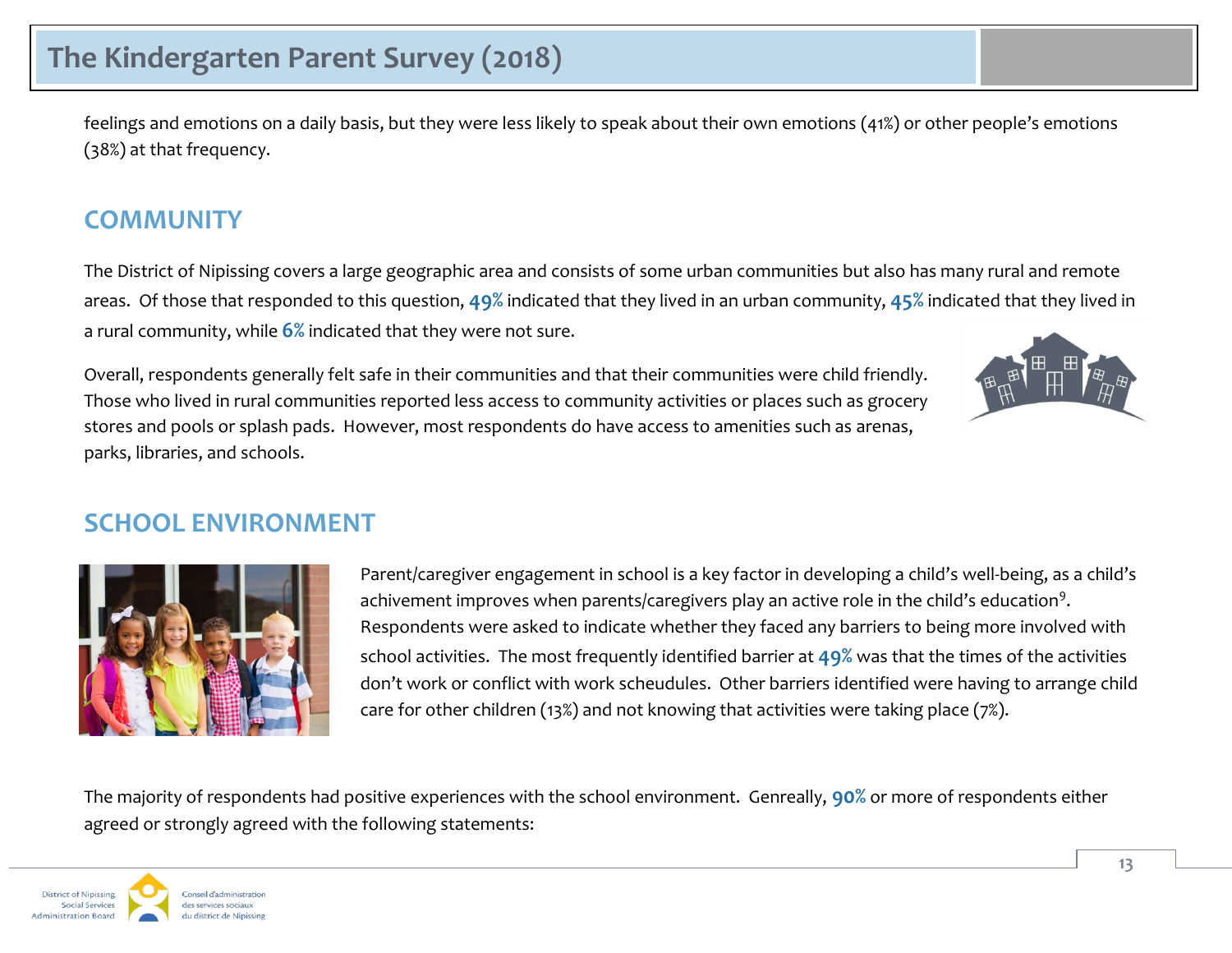- Child is able to manage their school day
- Child is accepted by adults in the school
- Child feels safe at school
- Child's school is friendly and welcoming
- Child enjoys going to school
- Child is excited about learning
- Child gets along with others their own age
- Child has many friends
- The kindergarten program helps my child's learning and development
- The kindergarten schedule meets the needs of my family
- Parents feel welcome
- Satisfied with the kindergarten program
- The school building is an inviting place to learn

### <span id="page-13-0"></span>**FAMILY DEMOGRAPHIC INFORMATION**

Examining family demographic information can help us paint a picture of the factors that may be affecting the development of our children. This survey asked respondents a variety of questions to help better understand the population that completed this survey. Please note that this is not a representative sample, and it should not be used to draw any conclusions about the families in the District of Nipissing.

#### <span id="page-13-1"></span>**Household Composition**

The majority of respondents who completed this survey described their family as a two parent/guardian household (88%) and most did not share custody or parenting time with anyone outside of the home (86%). Approximately **48%** of households had 2 children, **25%** had 1 child, **20%** had 3 children, and **7%** had 4 or more children.



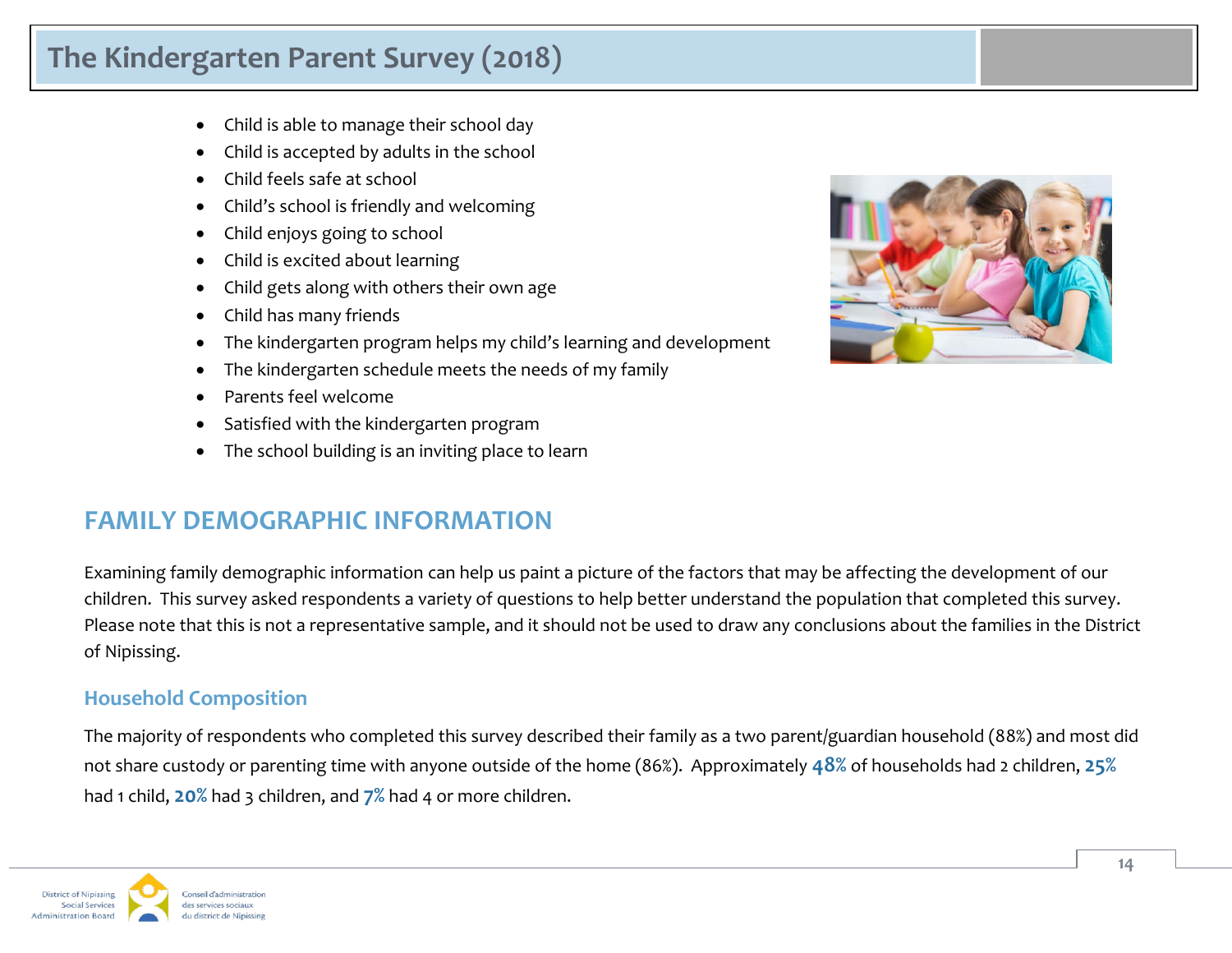With regards to languages spoken in the home, approximately **50%** indicated English as the only language spoken at home, **29%** indicated English as a first language with French as a second language, and **13%** indicated French as a first language with English as a second language.

#### <span id="page-14-0"></span>**Parent/Guardian Education & Employment Information**

For the respondents who completed the survey, the majority had a college diploma or trades certificate (46%), followed by those with an undergraduate degree (23%) and those with a graduate degree (18.9%). Approximately **62%** of respondents indicated that they were working full-time and most (45%) spent between 24-49 hours per week away from the home for work.



For the child's other parent or guardian, the most frequently identified education level was a college diploma or trades certificate (48%), followed by those with a high school diploma (18%) and those with an undergraduate degree (12%). Similarly, the majority of the child's other parent or guardian worked full-time (86%) and most worked between 24-49 hours per week away from the home (55%). However, a significant portion also worked away from the home for more than 50 hours per week (28%).

### <span id="page-14-1"></span>**Food & Income Security**

Food insecurity, which is the inadequate or insecure access to food due to financial constraints, is a serious public health problem in Canada<sup>10</sup>. Statistics Canada has stated that 1 in 6 Canadian children under the age of 18 are affected by household food insecurity. This is significant as exposure to food insecurity can have a lasting impact on a child's well-being.



In the District of Nipissing, most respondents indicated that their child ate breakfast daily (90%) and most ate meals together with the family on a daily basis (80%). Although the majority of respondents (80%) indicated that they were never worried about whether food would run out before they got the money to buy more, **14%** indicated they were sometimes worried and **5%** indicated they were often worried.

In the last year, for those that were worried about food security, **14%** accessed a community food service 1-3

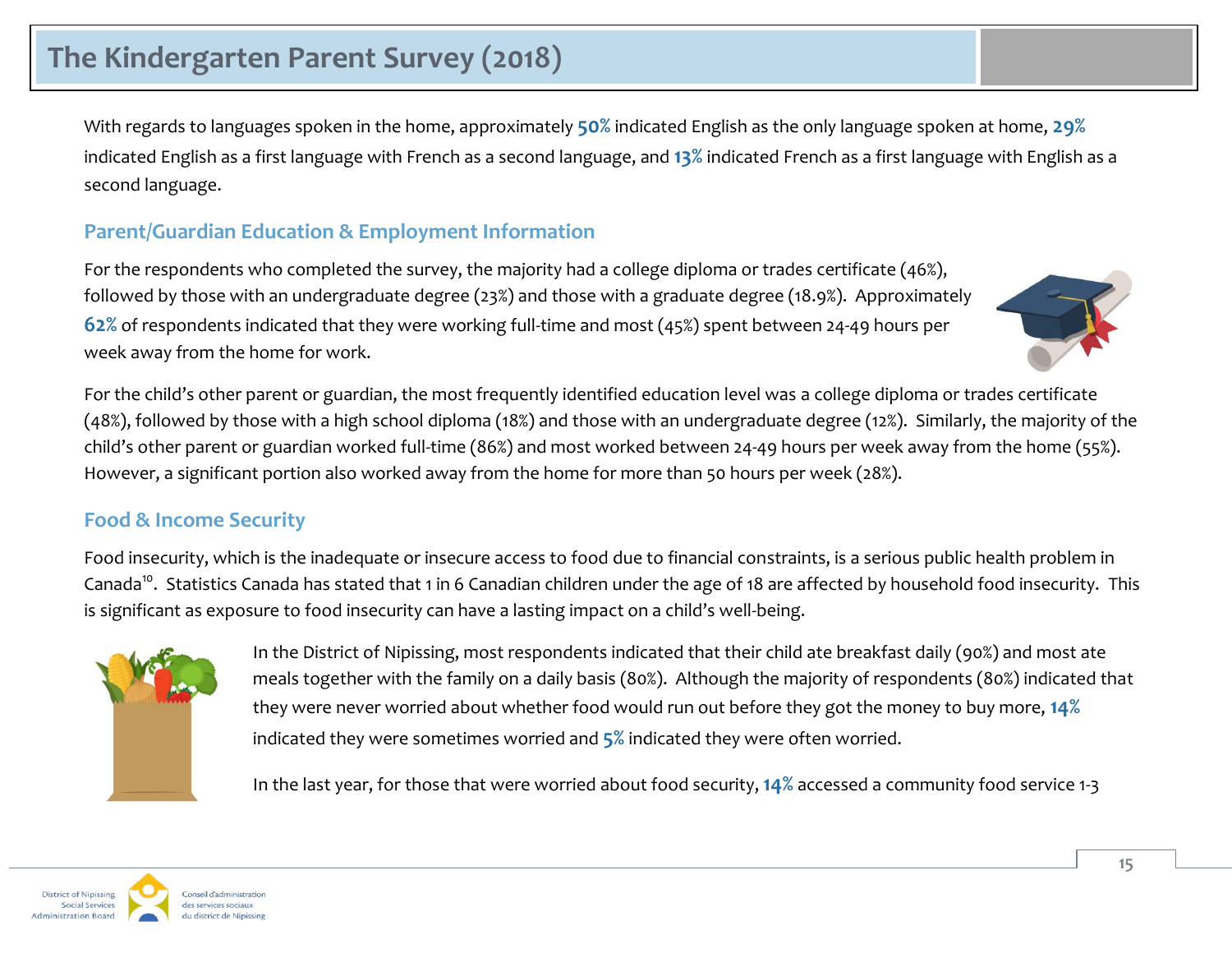times, **2%** accessed a food service 4-6 times, and **4%** accessed a food service more than 6 times.

Respondents were also asked whether they had any money left over at the end of the month to buy extra items, to save or to use in an emergency, after they paid for necessities (i.e. food, housing, hydro, phone, clothes). Although most respondents reported always or often having money left over (23% & 26%, respectively), **21%** of respondents indicating having money left over about half of the time, **20%** indicated not often having money left over, and **8%** indicated never having money left over.

### <span id="page-15-0"></span>**SUMMARY**

Although the results from the KPS do not reflect a representative sample of the entire district, the results of this survey can still provide valuable insight into some of the needs of families with young children in our district. Similar surveys should continue to be conducted in our district in the future, as they can help us in understanding and monitoring how community factors influence child development over time.